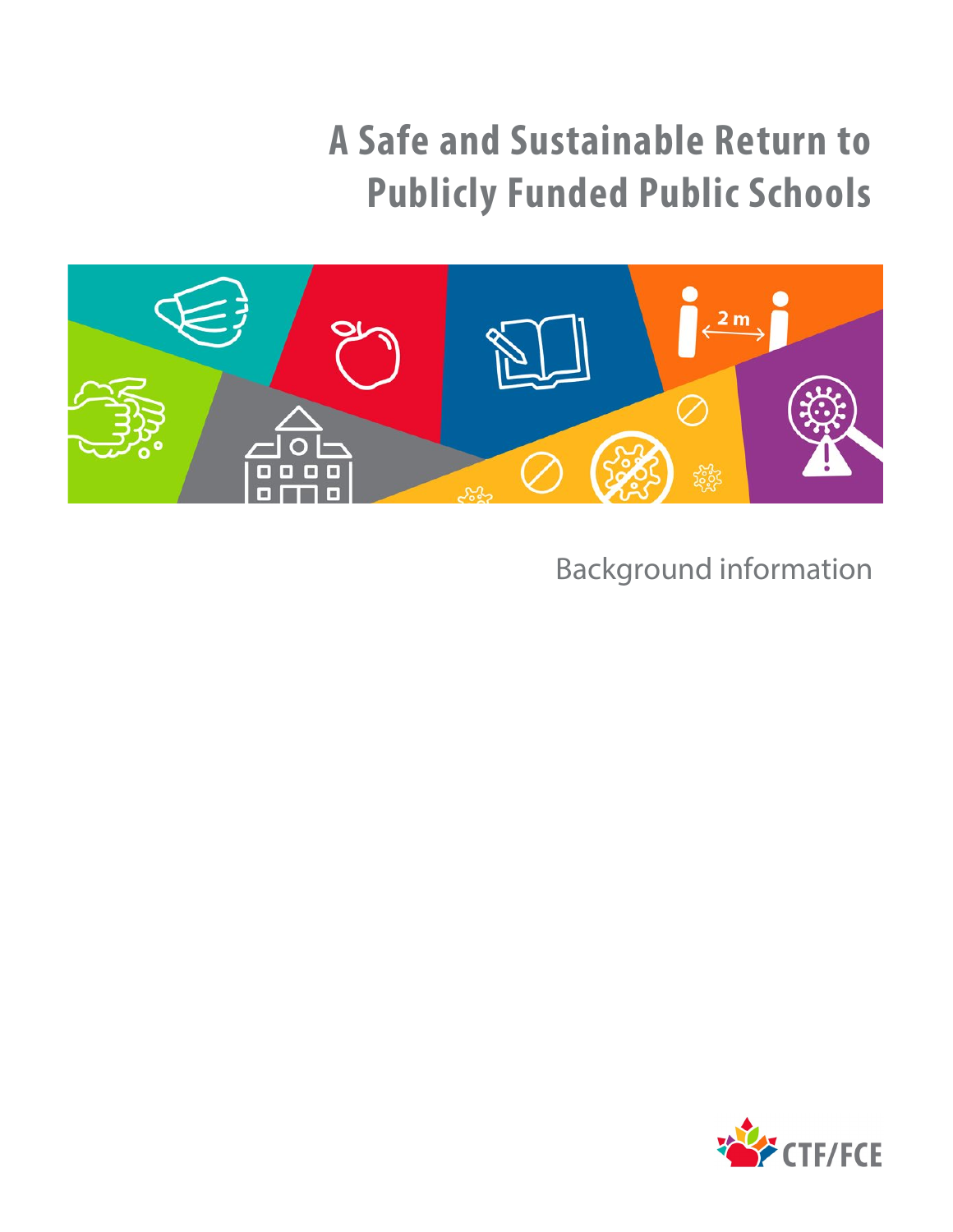## **A Safe and Sustainable Return to Publicly Funded Public Schools**

As teachers, we want nothing more than to be back with our students; educating children and youth to the best of our ability in person, face-to-face, to assure they receive the best quality publicly funded public education possible. Unfortunately, COVID-19 has posed unprecedented challenges to teaching and learning, around the world and in every community across Canada. The results of the CTF/FCE pan-Canadian survey of teachers clearly shows that many children and youth struggled with online learning. From a lack of access to wifi or devices, to learning styles and needs, the jump to online education fell too far short on quality and exacerbated inequities. The same survey shines a spotlight on other significant concerns teachers have about the negative impact that remote learning has on many students: teachers note very real concerns about their students' mental health and well-being, access to nutritious meals, and physical safety. In order to make a return to school buildings as safe as possible, teachers and staff need to be given time to return to work in advance of students to be able to prepare classrooms for the new COVID-19 regulations. This delayed or staggered start to students' return to classrooms is necessary to ensure protocols are working as intended and to allow more time for crucial upgrades, such as improvements to ventilation systems.

Almost 6-months into this pandemic, as school buildings re-open, and knowing that we must be patient until a COVID-19 vaccine is developed, let alone widely available, the Canadian Teachers' Federation (CTF/FCE) believes the safe and sustainable reopening of school buildings is both a moral and an economic imperative in order for Canada to continue weathering this storm.

In brief, we believe national standards need to be put in place so that students and teachers can learn and teach safely for the foreseeable future:

- 1. Masks/Face shields
- 2. Physical distancing
- 3. Clean environment (including sanitization and ventilation)
- 4. Screening and protocols in the event of confirmed cases

Details on each of these are provided below, along with the resourcing we suggest is necessary to ensure the most effective teaching and learning can restart and continue with the most minimal risk possible to the health and well-being of students, teachers, and education workers.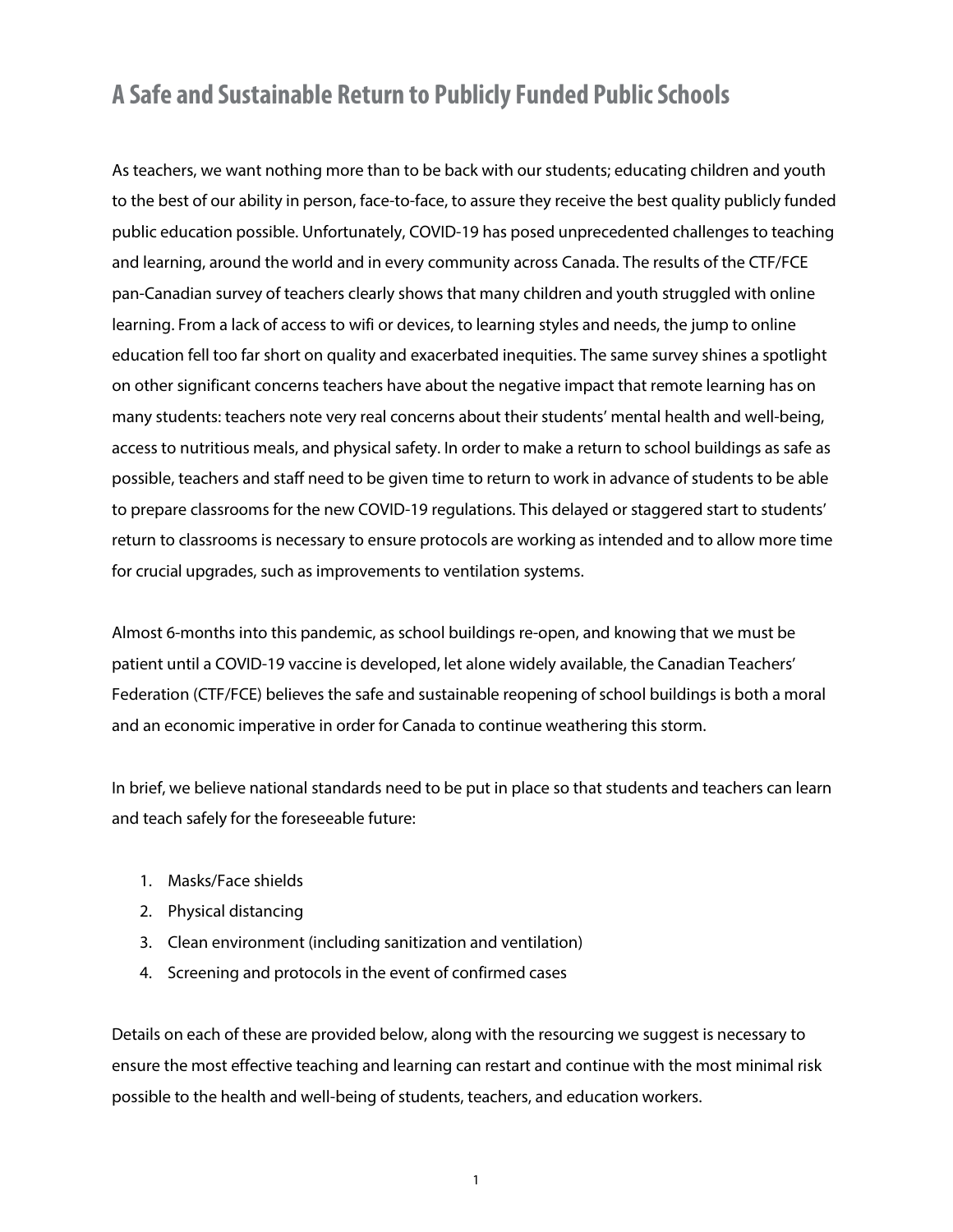#### **1. Masks/Face shields**

As of August 2020, the wearing of face coverings such as cloth masks or face shields have become mandatory in most indoor public spaces in Canada, and in numerous other countries that have successfully flattened the COVID-19 curve. Places in which masks need to be worn without exception include grocery stores, hospitals, public transport, and government buildings. The reason for this is proven – masks can greatly reduce the risk of transmission of COVID-19 in indoor spaces where physical distancing can be a challenge by reducing the accumulation of airborne pathogens.

In order to best protect students and their teachers and to ensure that schools successfully reopen and remain open the CTF/FCE urges:

- That the wearing of masks or face shields be mandatory for students, teachers, and education workers from K-12 inside public school buildings and on school buses at all times;
- Provinces and Territories to:
	- a) Provide teachers and education workers with an unlimited supply of medical grade face masks.
	- b) Provide students with a minimum of 3 reusable face masks and an unlimited supply of disposable face masks.

### **2. Physical distancing**

Physical distancing was quickly identified as an essential measure to combat the COVID-19 pandemic in the spring, and there has been mounting evidence that keeping people at least 2 metres apart has helped stop the transmission of COVID-19 in communities. Countries, such as the US and Israel, that have eased these measures prematurely have seen a rapid increase in infections and are unable to reopen schools as a consequence. Canada should avoid making the same mistake of relaxing physical distance regulations for school buildings and transportation.

Measures must be taken to allow for physical distancing of 2 metres in schools. Such measures could include many, or all, of the following depending upon specific school and community context:

• Reducing classes sizes to a maximum of 15 students; additional staff will need to be hired to accommodate an increase in the number of classes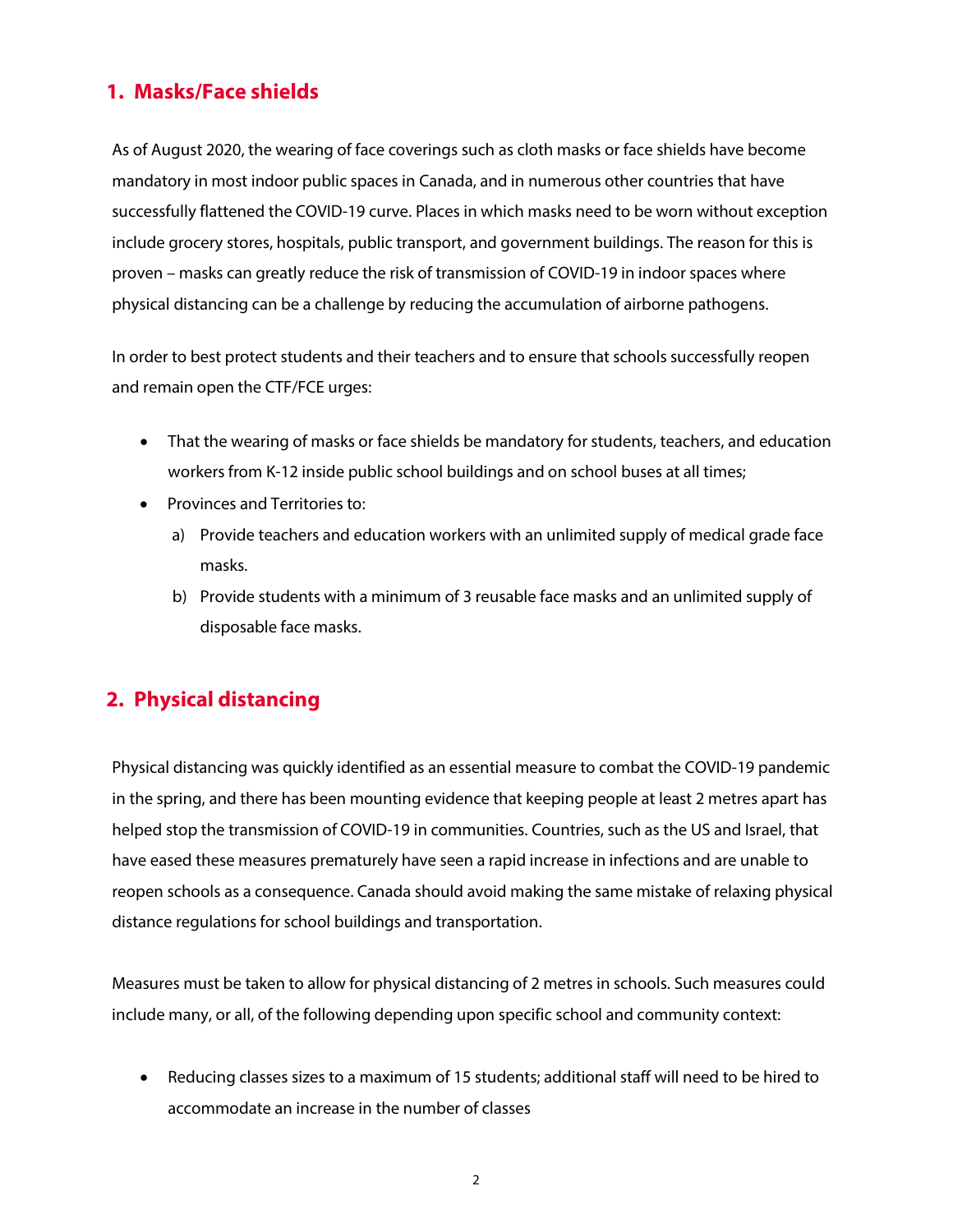- A staggered start to the school year
- Avoiding larger gatherings of students and/or staff, such as assemblies, lunches, team sports, field trips, or extracurricular activities where physical distancing cannot be maintained
- Staggering recess and lunches
- Installing sinks in all classrooms
- Installing barriers or screens where appropriate (reception, cafeteria, etc.)
- Use available alternate public spaces that are currently not used or used infrequently for schooling, consider commercial options such as convention centres as well, including:
	- $\checkmark$  Universities
	- $\checkmark$  Churches
	- $\checkmark$  Community Centres
	- $\checkmark$  Government buildings
	- $\checkmark$  Convention centres
- Buses should not service multiple schools (or school boards) to avoid the intermingling of different student populations, additional routes may need to be added.

#### **3. Clean environment**

Schools need to be kept as clean as possible in order to reduce the risk of community transmission of the virus. Frequent cleaning of high touch surfaces is necessary to reduce the transmission of COVID-19. This is especially true for areas that will be shared by multiple students and teachers. This task cannot fall to teachers who will already be navigating a completely new classroom dynamic and supporting many students who have endured very difficult situations since school buildings were closed. Consequently, funding will need to be made available to hire sufficient custodial staff to ensure that the additional cleaning required is maintained. Concretely, the CTF/FCE urges:

- Increasing frequency of cleaning, especially washrooms, cafeterias or food service locations and high touch surfaces or equipment (for example, pencil sharpeners, knobs and push buttons, doorknobs, faucet handles, water fountains, toys, electronic devices, school bus hand rails and seats, books)
- Increasing frequency of cleaning of commonly touched objects/surfaces unique to setting for example, desks, science lab surfaces / equipment, computers / electronic devices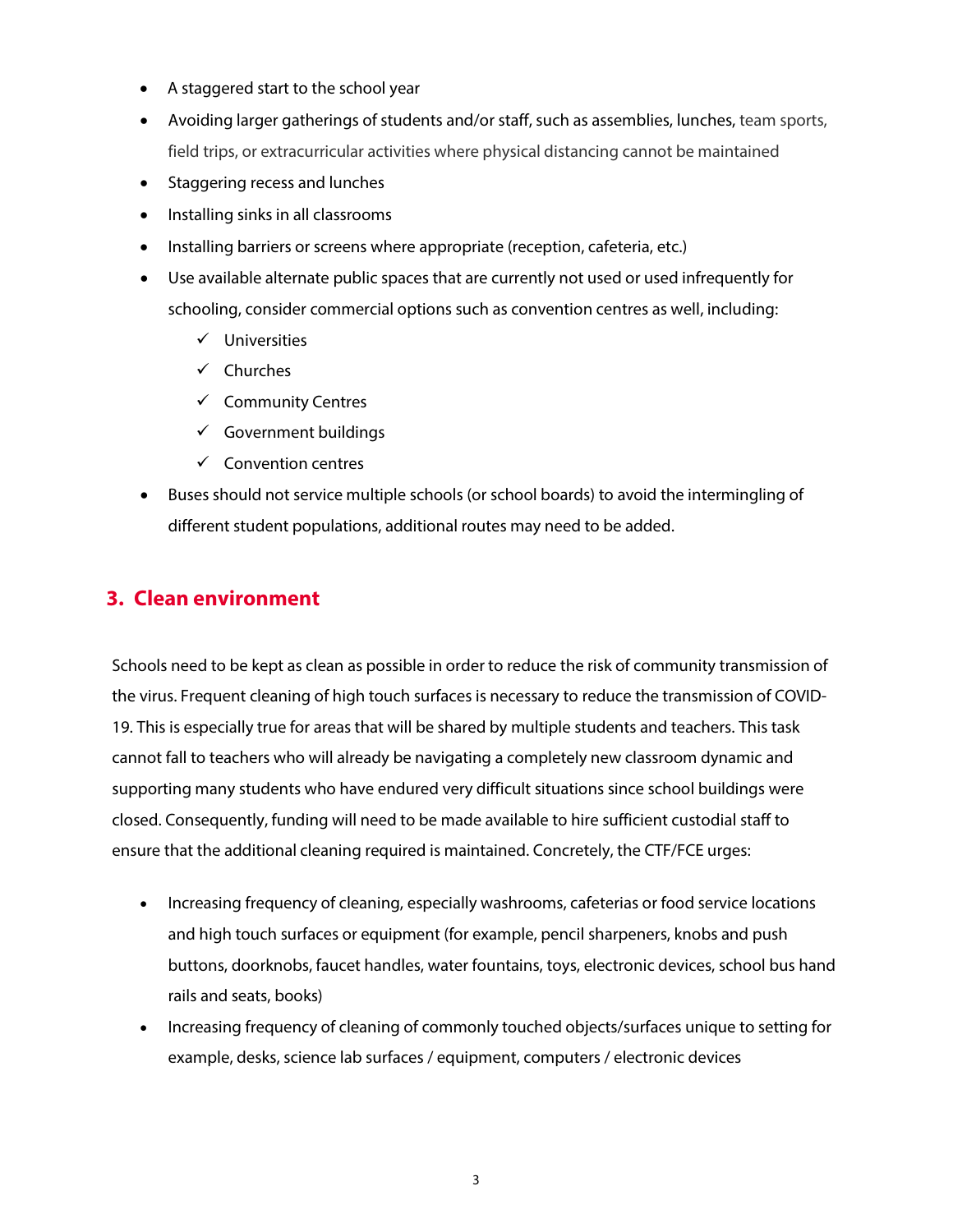- Regular cleaning and disinfecting of essential shared equipment before and after use (for example, electronic devices)
- Avoiding shared communal equipment/supplies as much as possible
- Ensure proper ventilation by updating, repairing, or purchasing ventilation systems to ensure compliance with the minimum measurable standards for ventilation in schools where this is a potentially lethal airborne pathogen and to address other known ventilation issues in school, including, but not limited to:
	- $\circ$  Installing and maintaining High Efficiency Particulate Air (HEPA) or better filters in each classroom and throughout the school and other buildings in use for schooling, and to assess and provide for other filtration and air circulation options as needed;
	- $\circ$  Upgrading existing heating, ventilation, and air conditioning (HVAC) systems;
	- o Stipulating the air exchange rates, e.g. HVAC systems;
	- o Providing for alternative measures for air circulation and filtration in buildings with no HVAC systems, e.g. those that rely on hot water heat;
	- $\circ$  Providing for alternative measures for air circulation and exchange in buildings with no windows that open or with inadequate windows; and
	- o Assessing air flow/circulation in each classroom and throughout the school and other buildings in use for schooling and developing a plan for ensuring optimal air flow and filtration locally, considering how air flow will interact with other preventative measures such as Plexiglas barriers.

### **4. Screening and protocols in the event of confirmed cases**

Adequate screening for the COVID-19 needs to be implemented for students, teachers, and education workers. And, well ahead of any cases let alone outbreaks, clear protocols need to be in place for when students or staff test positive for COVID-19. In keeping with the [Public Health Agency](https://www.canada.ca/en/public-health/services/diseases/2019-novel-coronavirus-infection/health-professionals/guidance-schools-childcare-programs.html) of Canada's [\(PHAC\) guidance for schools,](https://www.canada.ca/en/public-health/services/diseases/2019-novel-coronavirus-infection/health-professionals/guidance-schools-childcare-programs.html) the CTF/FCE recommends funding and resources be provided to help ensure the following :

- Culturally safe **active and / or passive screening** for all those entering the school is followed
- Accessible signage that includes messaging about staying at home when exhibiting symptoms of/or after exposure to COVID-19 to children/youth, families, staff, volunteers in languages/formats appropriate for age